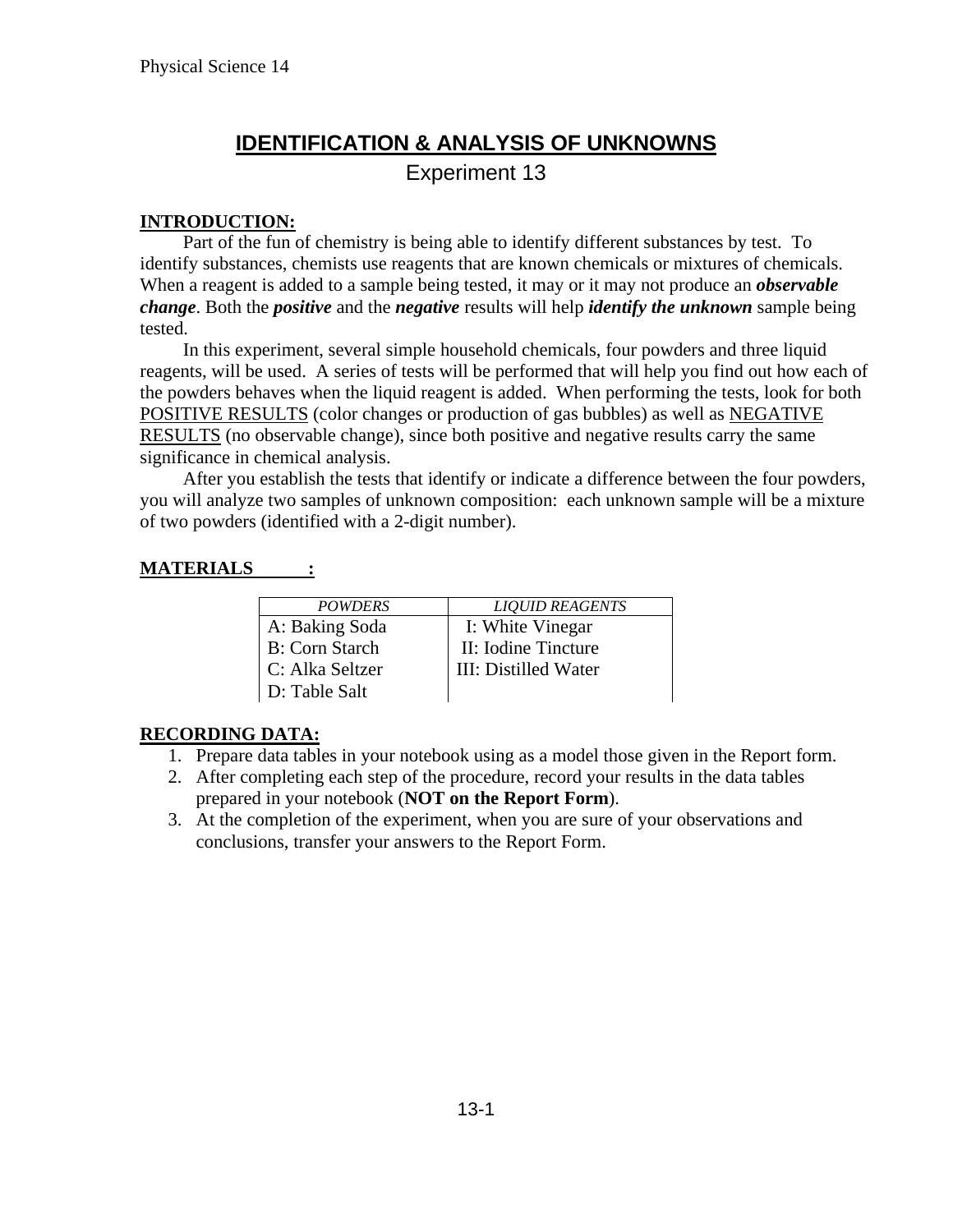### **PROCEDURE:**

## *Part I: Identification*

- 1. Using a spatula, place small amounts of the four powders in each of the 12 depressions of the test plate as shown in the diagram below.
- 2. Into three clean test tubes (need not to be dry), place about 2 ml of the White Vinegar, Iodine Tincture, and Distilled Water. Label these test tubes. Place into each of the test tubes a Pasteur pipet.

**Note**: To avoid *contamination*, always be sure to use the *same pipet* for the *same liquid reagent*.

- 3. To each of the 12 solid samples add a few drops of the three liquid reagents, in the manner indicated in the diagram below.
- 4. Record your observations. At the conclusion of Part I, briefly describe how you can *conclusively* identify each powder.

| White     | $\overline{\mathcal{L}}$ | <b>Baking</b> | Corn          | Alka    | Table |
|-----------|--------------------------|---------------|---------------|---------|-------|
| Vinegar   |                          | Soda          | <b>Starch</b> | Seltzer | Salt  |
| Iodine    | ?                        | <b>Baking</b> | Corn          | Alka    | Table |
| Tincture  |                          | Soda          | <b>Starch</b> | Seltzer | Salt  |
| Distilled | 7                        | <b>Baking</b> | Corn          | Alka    | Table |
| Water     |                          | Soda          | <b>Starch</b> | Seltzer | Salt  |

Test Plate

## *Part II: Analysis of Unknowns*

- 1. Obtain your unknowns from the instructor and record their numbers.
- 2. Test each unknown sample with each of the three liquid reagents in the same manner as was done in Part I. Record the results of your tests.
- 3. Based on your observations and the information obtained in Part I, identify the composition of your mixtures.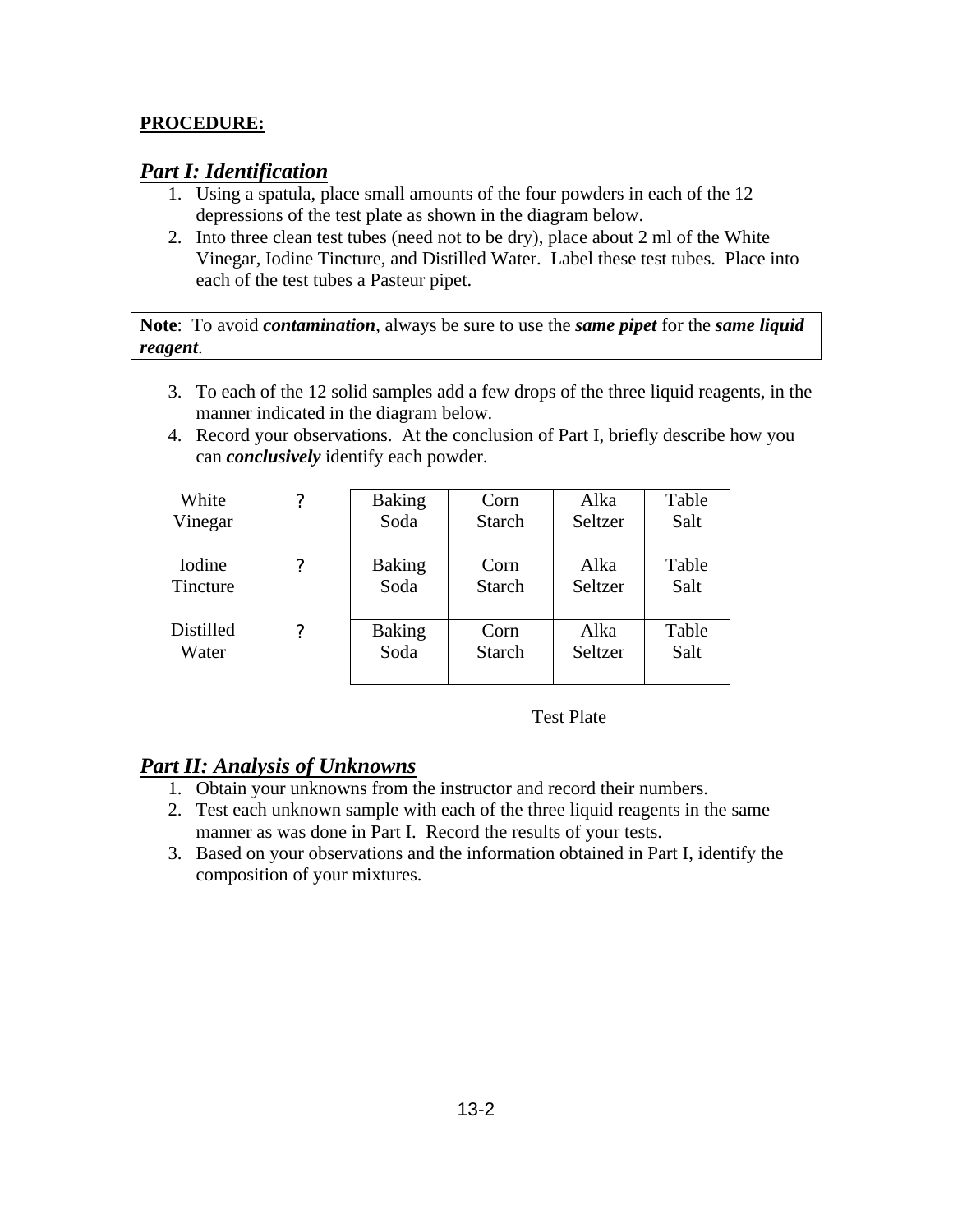# **REPORT FORM**

Experiment 13

# *Part I: Identification:*

# **1. Results:**

|                    | <b>Baking</b> | Corn   | Alka    | Table |
|--------------------|---------------|--------|---------|-------|
|                    | Soda          | Starch | Seltzer | Salt  |
| White<br>Vinegar   |               |        |         |       |
| Iodine<br>Tincture |               |        |         |       |
| Distilled<br>Water |               |        |         |       |

**2. Conclusions:** Briefly describe how you can identify each powder. Your conclusions should be brief, but to the point. (**Hint**: Consider in which way the four powders are different from each other, based on their behavior toward the three reagents).

### A: Baking Soda:

| <b>B: Corn Starch:</b> |  |  |
|------------------------|--|--|
| C: Alka Seltzer:       |  |  |
| D: Table Salt:         |  |  |